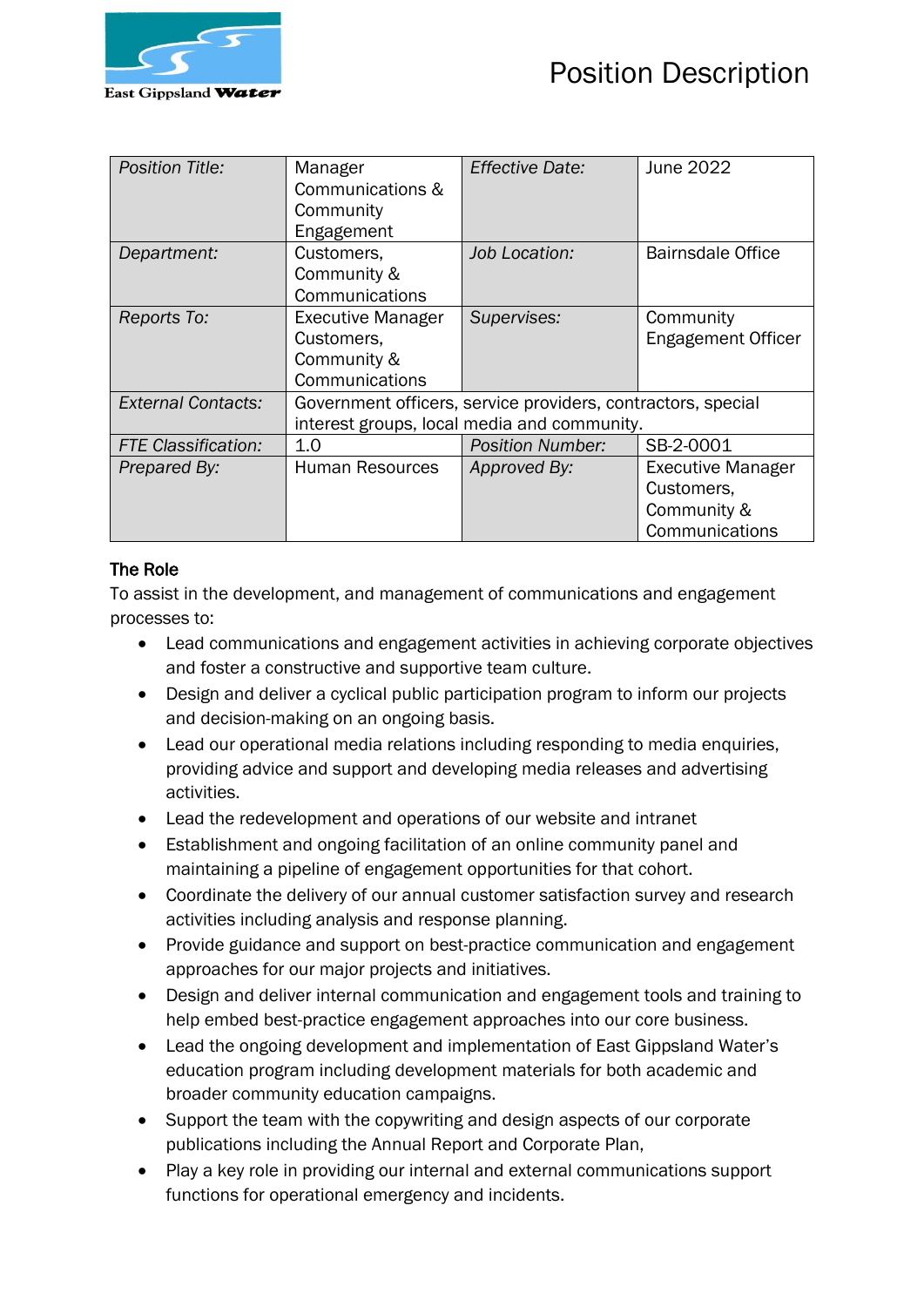# What you will be doing:

| Responsibility                                                        |                                                                                                                                                                                                                                                                                                                                                                                                                                                                                                                                                                                                                                                                                                                                             |
|-----------------------------------------------------------------------|---------------------------------------------------------------------------------------------------------------------------------------------------------------------------------------------------------------------------------------------------------------------------------------------------------------------------------------------------------------------------------------------------------------------------------------------------------------------------------------------------------------------------------------------------------------------------------------------------------------------------------------------------------------------------------------------------------------------------------------------|
| <b>Media and Community Relations</b>                                  | The development and maintenance of<br>strong working relationships with media of<br>all types<br>Proactively seek opportunities to present<br>EGW in a positive light in the public arena<br>consistent with the vision and mission and<br>the Corporation's statutory requirements.<br>Prepare and conduct presentations to<br>$\bullet$<br>public interest groups and stakeholders on<br>EGW and related activities.<br>Maintain accurate contact registers of key<br>$\bullet$<br>customer and interest groups.<br>Be available outside of normal working<br>hours to assist with and participate in key<br>community functions and events, media<br>relations and social media monitoring and<br>incident/emergency management support. |
| Integrated Communications and<br><b>Community Engagement Strategy</b> | Develop and manage implementation of a<br>$\bullet$<br>comprehensive Communications & Community<br>Engagement Strategy and associated<br>communication and resourcing plan.                                                                                                                                                                                                                                                                                                                                                                                                                                                                                                                                                                 |
| Publications                                                          | Prepare and/or provide input into the<br>development of customer related<br>information/publications in the form of<br>brochures, forms, customer newsletters,<br>standard correspondence and their promotion<br>and distribution.<br>Assist in the review and update and<br>maintenance of the Corporation's image<br>including the development and maintenance of<br>an appropriate visual and writing corporate<br>style guide.                                                                                                                                                                                                                                                                                                          |
| <b>Website Content Management</b>                                     | Assist with the public information, and<br>$\bullet$<br>community consultation components and<br>content of the Corporation's Website and<br>associated links to other appropriate sites.                                                                                                                                                                                                                                                                                                                                                                                                                                                                                                                                                   |
| Website Redevelopment                                                 | Oversee redevelopment of East Gippsland<br>Water's corporate website to fulfil customer<br>expectations led by                                                                                                                                                                                                                                                                                                                                                                                                                                                                                                                                                                                                                              |
| Digital media content<br>development                                  | Develop media content (including video) for<br>٠<br>social platforms informing the community of<br>East Gippsland Water's activities.                                                                                                                                                                                                                                                                                                                                                                                                                                                                                                                                                                                                       |
| <b>Teamwork and Safety</b>                                            | Undertake all duties in compliance with the<br>Corporation's Occupational Health and Safety                                                                                                                                                                                                                                                                                                                                                                                                                                                                                                                                                                                                                                                 |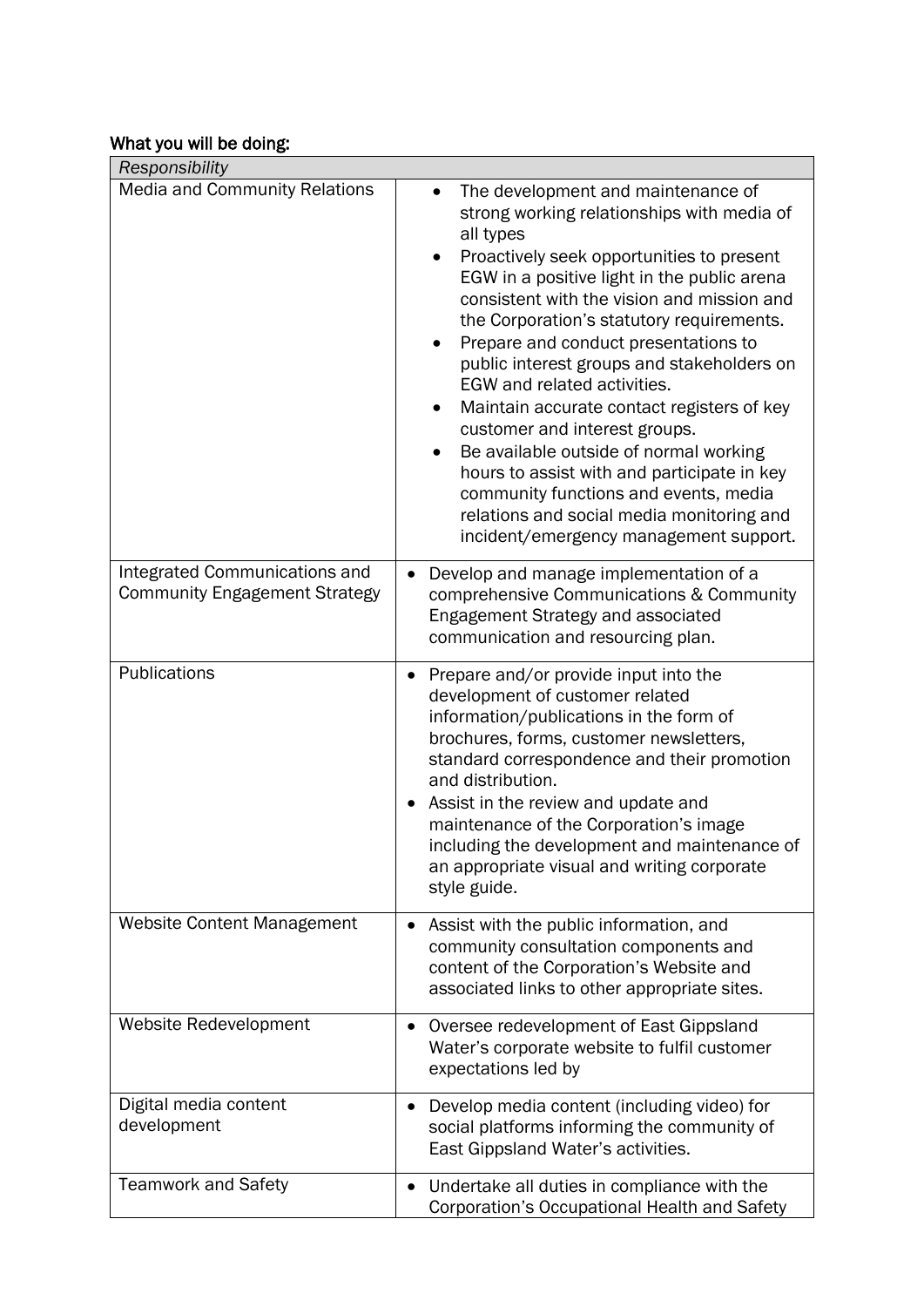|                    | policies and processes and to draw to the<br>attention of the Occupational Health and Safety<br>Officer any observed hazards or risks.<br>• Continually find ways and means of improving<br>the efficiency of work processes and<br>implementing changes.<br>• Carry out other duties within the employee's<br>scope of knowledge and skills. |
|--------------------|-----------------------------------------------------------------------------------------------------------------------------------------------------------------------------------------------------------------------------------------------------------------------------------------------------------------------------------------------|
| Records Management | • Employees are responsible for capturing full<br>and accurate records that adequately<br>document business activities and support any<br>decisions made at East Gippsland Water in the<br>Corporations Record Management system.                                                                                                             |

## How you can achieve this:

Responsible for leadership and specialist advice in the development and management of the Corporation's communication and engagement program in conjunction with the Executive Manager Customers, Community & Communications.

Responsible and accountable for the quality, accuracy and effectiveness of decisions to achieve compliance and meet identified KPIs and programs.

The nature of the work associated with this position is specialised, methods, processes and procedures may be developed from theory and or prior experience.

Issues are often complex and may require the development of solutions not related to previously encountered situations, requiring creativity or originality. Guidance and advice are available.

## What you can provide:

|                                 | Specialist Skills | Required<br>Skills: | $\Omega$<br>$\circ$<br>$\circ$ | The preparation of written oral and visual communications<br>materials to high standards for the Executive Leadership Team<br>and the Board.<br>Demonstrated senior media and public relations experience<br>Demonstrated experience in leading, developing and fostering<br>constructive and supportive culture within a small team<br>Extensive practical experience in community and stakeholder<br>engagement, including:<br>Developing and implementing community and<br>stakeholder engagement and public communication<br>strategies<br>Planning and executing community engagement<br>processes and practices, including deliberative<br>community engagement planning and techniques<br>Demonstrated media and public relations capabilities<br>with a proven track record |
|---------------------------------|-------------------|---------------------|--------------------------------|-------------------------------------------------------------------------------------------------------------------------------------------------------------------------------------------------------------------------------------------------------------------------------------------------------------------------------------------------------------------------------------------------------------------------------------------------------------------------------------------------------------------------------------------------------------------------------------------------------------------------------------------------------------------------------------------------------------------------------------------------------------------------------------|
| internal communication programs |                   |                     | $\circ$                        | Strong experience in leading corporate external and                                                                                                                                                                                                                                                                                                                                                                                                                                                                                                                                                                                                                                                                                                                                 |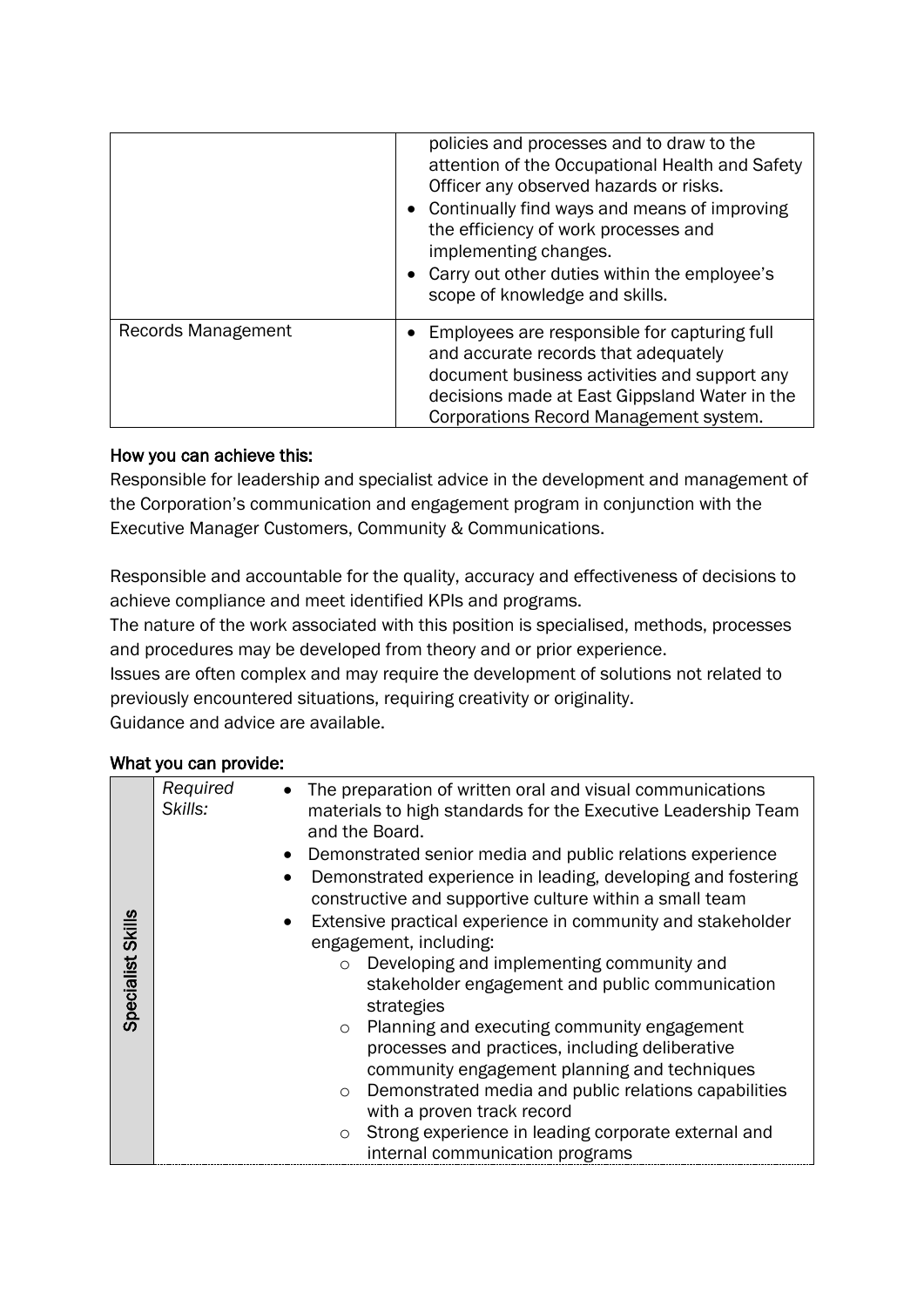|                        |                             | Demonstrated ability to negotiate and coordinate priorities and<br>work to deliver outputs in required timeframes Meeting<br>procedure.                                                                                                                                                                                                                                                                                                                                                                                                                               |
|------------------------|-----------------------------|-----------------------------------------------------------------------------------------------------------------------------------------------------------------------------------------------------------------------------------------------------------------------------------------------------------------------------------------------------------------------------------------------------------------------------------------------------------------------------------------------------------------------------------------------------------------------|
|                        | Desirable<br>Skills:        | Experience within a public sector or highly regulated<br>organisation<br>Knowledge of East Gippsland Water's functions, strategic<br>priorities and the environment in which it operates                                                                                                                                                                                                                                                                                                                                                                              |
| Management Skills      | Required<br>Skills:         | Ability to manage time, set priorities, plan and organise one's<br>own work so as to achieve objectives with the available<br>resources and within a set timetable despite conflicting<br>pressures.<br>Demonstrated competence in strategic and project planning.<br>Ability to utilise available resources to achieve objectives.<br>Ability to communicate, with individuals, and groups from<br>various backgrounds.<br>Ability to provide leadership, guidance, advice and training to<br>staff at all levels.<br>Ability to facilitate change.<br>A team player |
|                        | Desirable<br>Skills:        | Able to work independently.                                                                                                                                                                                                                                                                                                                                                                                                                                                                                                                                           |
| erpersonal Skills<br>트 | Required<br>Skills:         | Ability to gain co-operation and assistance from external<br>$\bullet$<br>stakeholders, community and other employees in a<br>multidisciplinary work environment.<br>The position requires the ability to influence and advise and<br>maintain confidentiality.<br>Ability to involve staff from different sections and disciplines to<br>produce solutions and strategies supported by those staff.                                                                                                                                                                  |
|                        | Desirable<br>Skill:         | The ability to liaise with counterparts in other organisations<br>and maintain effective networks in order to access information,<br>gain cooperation and resolve issues.<br>Able to work collaboratively with others without having line<br>management responsibility or authority.                                                                                                                                                                                                                                                                                  |
| Qualifications         | Required<br>Qualification:  | Tertiary qualifications in communications, , journalism or<br>related disciplines.                                                                                                                                                                                                                                                                                                                                                                                                                                                                                    |
|                        | Desirable<br>Qualification: | <b>Current Victorian driving licence</b>                                                                                                                                                                                                                                                                                                                                                                                                                                                                                                                              |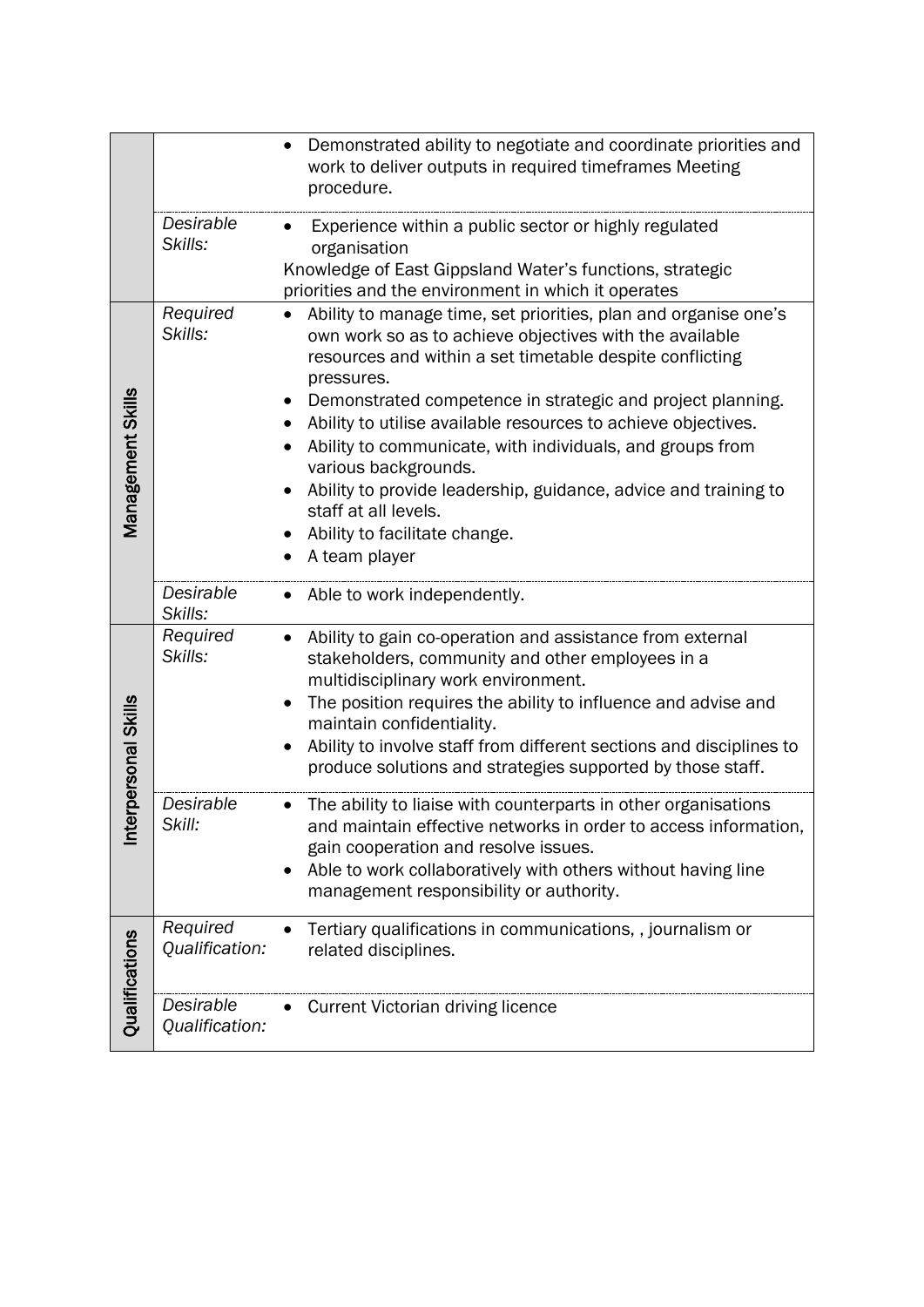| Experience | Required<br>Experience:  | Demonstrated strong experience in leading, developing<br>and fostering constructive and supportive culture within a<br>small team<br>Demonstrated senior media and public relations<br>experience<br>Demonstrated experience in leading external and internal<br>corporate communication programs<br>Demonstrated experience in developing and implementing<br>large-scale public participation and engagement programs,<br>including facilitation experience<br>Highly developed interpersonal and negotiation skills with<br>the ability to create, maintain and foster effective<br>professional relationships, including a demonstrated ability<br>to negotiate and influence stakeholders on communication<br>and engagement activities |
|------------|--------------------------|----------------------------------------------------------------------------------------------------------------------------------------------------------------------------------------------------------------------------------------------------------------------------------------------------------------------------------------------------------------------------------------------------------------------------------------------------------------------------------------------------------------------------------------------------------------------------------------------------------------------------------------------------------------------------------------------------------------------------------------------|
|            | Desirable<br>Experience: | Experience in developing and maintaining digital media<br>platforms (website, social channels)                                                                                                                                                                                                                                                                                                                                                                                                                                                                                                                                                                                                                                               |

## Physical Requirements

This position may comprise (but not be limited to) the following activities/hazards:

- Must be able to remain in a stationary position 50% of the time.
- Frequent use of computer
- Extensive reading required
- Telephone use.
- Use of standard office equipment computer, photocopier, shredder, laminator, book binder.
- Works in air-conditioned environment (most of the time).
- Some driving required.
- Field work (site meetings, consultations, inspections)
- Moderate manual handling (Manual handling activities should not impose unreasonable expectations on the average person. However, personal judgement of capabilities will be expected and not exceeded.)
- Controlled exposure to some hazardous substances and dangerous goods

Employees must be capable of fulfilling the requirements of the position with regard to these activities/hazards and be able to meet any control measures provided in the interests of health and safety. However, reasonable adjustments will be made for persons with disabilities or impairments unless to do so would impose an unjustifiable hardship, or result in the role not being able to be undertaken in a safe manner.

#### Selection Criteria

- 1. Tertiary qualification and demonstrated senior media/public relations and community engagement experience
- 2. Extensive practical experience in community and stakeholder engagement
- 3. Ability to quickly understand complex technical concepts and simplify them to produce communications that are readily understood by the general public.